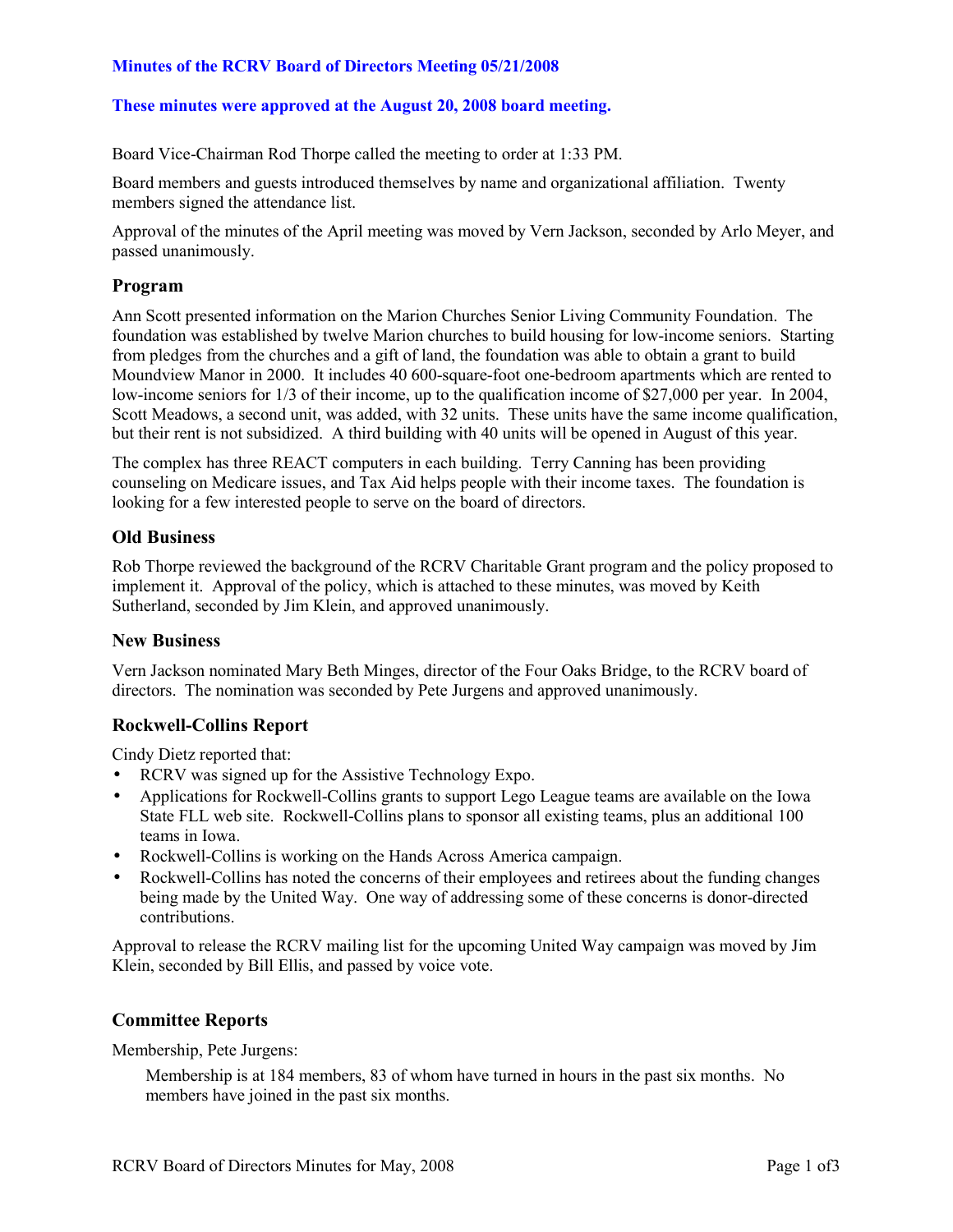## **Minutes of the RCRV Board of Directors Meeting 05/21/2008**

# **These minutes were approved at the August 20, 2008 board meeting.**

Communications, Chuck Wehage (absent):

No report.

Data Base, Jim Klein:

The mailing list for the winter newsletter was updated with the retirees for January and February 2008 via wireless Internet available at campgrounds while Jim was traveling.

Bill Ellis and Jim updated the database for the obituaries from Wilma Shadle and for the returned newsletters from the mailing of the winter newsletter.

The March and April retiree lists will be incorporated in the database for the mailing list for the spring issue of the newsletter.

Community Projects, John McDonough (absent, via e-mail):

RCRV's annual appreciation event was a success. Lots of fun with a lot of attendees. Bingo and Top notch food. Thanks to Barb and Judy for all the efforts in putting together this event.

We still need folks to participate in the upcoming SHIIP training in Des Moines. Mercy and Witwer still need people to help with their programs.

The Eastern Iowa Observatory and Learning Center (EIOLC) at the Palisades had their open house this past week. Approximately 350 attendees visited the new facility located on Ivanhoe Road in Linn County south of Mount

Vernon. RCRV folks spent lots of hours prior to the event in preparation to the large crowds.

The Governor's Award Ceremonies will be held in Waterloo this summer.

The 4 Oaks Bridge needs volunteers for tutoring and mentoring.

We have volunteered 5562 hours through the first quarter. A little below expectations probably due to the weather conditions in that time frame.

The Disabled American Veteran's (DAV) need volunteer drivers to drive CR vets to the VA Hospital in Iowa City.

Seminal Valley Park needs volunteers to help at the farm museum.

We continue to volunteer at TRIAD, REACT, WRAP, EIOLC, Meth-Wick, SHIIP, IEEE, Kiwanis, Anamosa Flood Watch with local Ham Operators, Science Station repair, Pierce School, Johnson School, and Hiawatha Elementary School.

Jack Hotchkiss is in room 594 at St Lukes with pneumonia.

Kay Nelson is at home recovering from a bicycle accident with the highway due to the wind. She is doing good!

# **Partner Agency Reports**

Aging Services, Carol Luth:

Carol and Sandy Bruns presented on home safety and emergency preparedness to the Governor's Council on Aging.

Carol has taken a new job with the Vision Enhancement Center. The Vision Enhancement Center will have an open house June 4 from 2:00 to 5:00. They have received a Hall-Perrine grant to fund a scanning laser ophthalmoscope and an "Activities of Daily Living Training Room". Bob Ocken set up the point-of-sale software for the Vision Enhancement Center. Carol's new contact information is carol.luth@gmail.com and 364-2311.